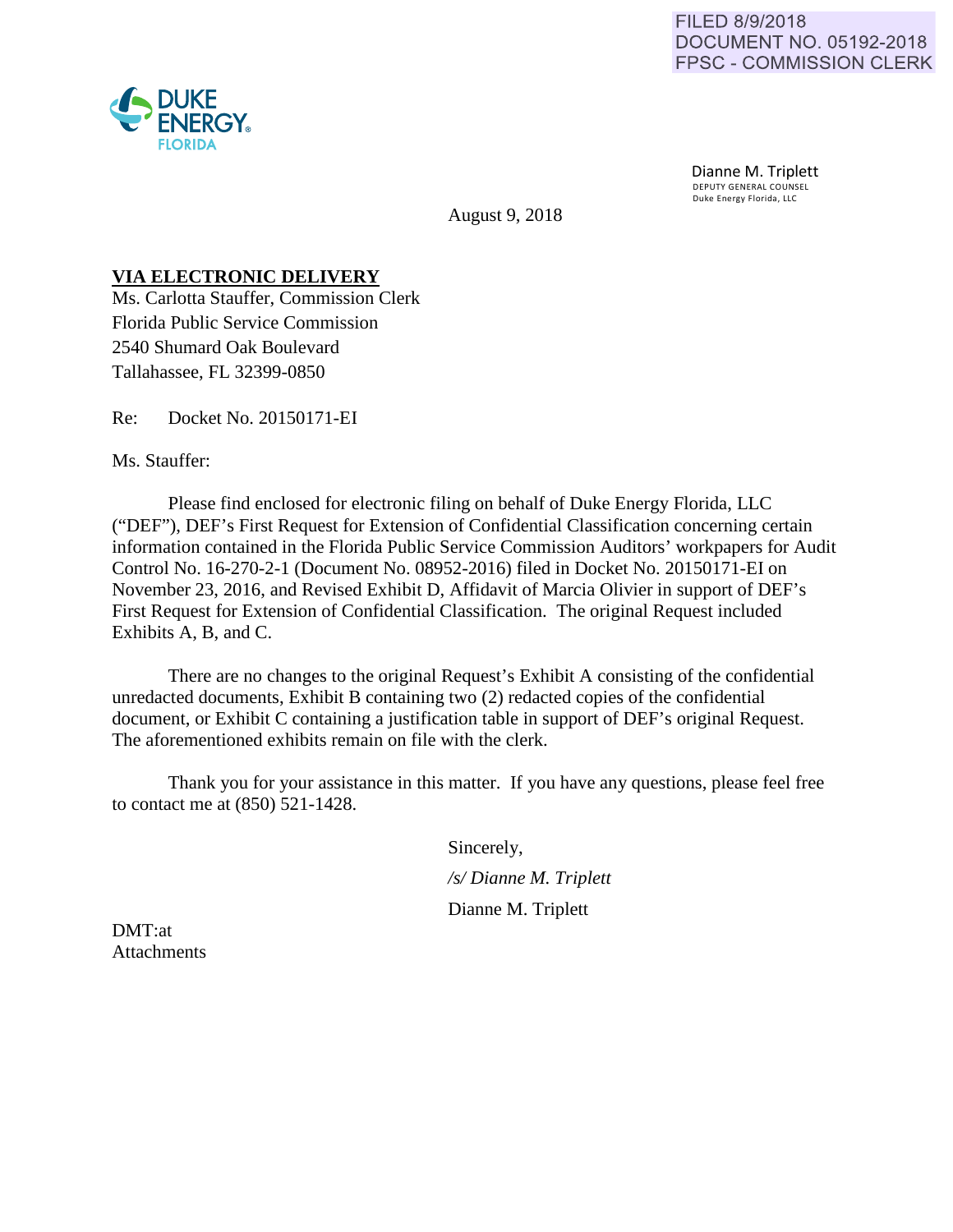### **BEFORE THE FLORIDA PUBLIC SERVICE COMMISSION**

| In re: Petition of Duke Energy Florida, Inc.<br>For Approval to Include In Base Rates the Revenue<br>Requirement for the CR3 Regulatory Asset | Docket No. 150148-EI |
|-----------------------------------------------------------------------------------------------------------------------------------------------|----------------------|
| In re: Petition of Duke Energy Florida, Inc.<br>For Issuance of a Nuclear Asset Recovery                                                      | Docket No. 150171-EI |

Financing Order

Submitted for Filing August 9, 2018

## **DUKE ENERGY FLORIDA, LLC'S FIRST REQUEST FOR EXTENSION OF CONFIDENTIAL CLASSIFICATION**

Duke Energy Florida, LLC, ("DEF" or "Company"), pursuant to Section 366.093, Florida Statutes (F.S.), and Rule 25-22.006, Florida Administrative Code (F.A.C.), hereby submits its First Request for Extension of Confidential Classification of certain information provided to the Florida Public Service Commission ("FPSC" or "Commission") Staff ("Staff") during the FPSC's Audit of actual up-front bond issuance costs in the above-referenced DEF dockets (Audit Control No. 16-270-2-1), including portions of DEF's Responses to Audit Document Requests, specifically certain information contained in Staff's audit workpapers (Document No. 08722-16). In support of this Request, DEF states as follows:

1. On November 23, 2016, DEF filed a Request for Confidential Classification of information contained in Staff's audit workpapers concerning actual up-front bond issuance costs (Audit Control No. 16-270-2-1).

2. The Commission granted DEF's Request for Confidential Classification in Order No. PSC-2017-0050-CFO-EI, dated February 10, 2017. The period of confidential treatment granted by that order will expire on August 10, 2018, therefore, this request is timely.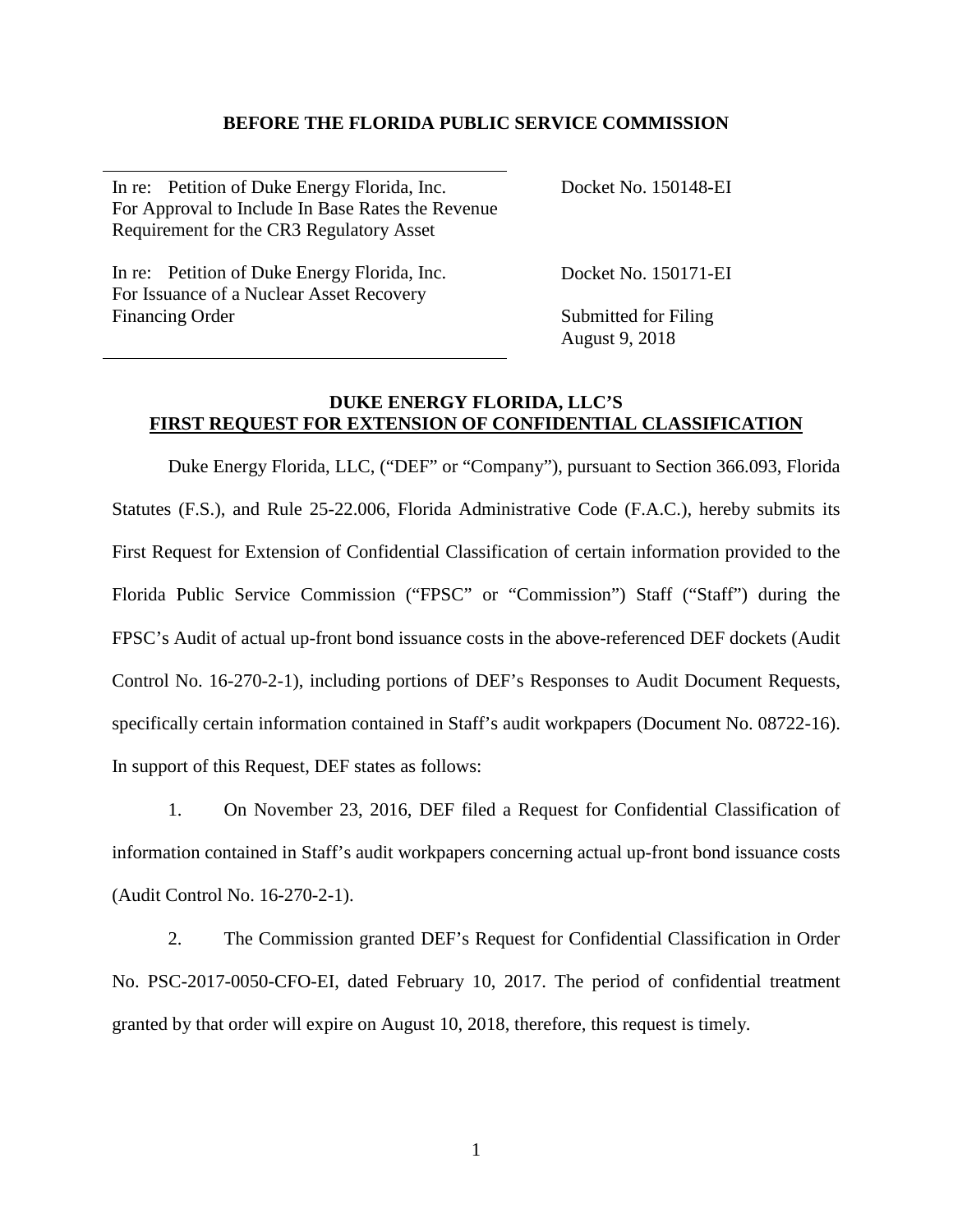3. The above-referenced audit workpapers were granted confidential classification because they contain proprietary and confidential business information which the Company does not disclose to the public, including sensitive business information, such as contractual, financial, vendor and employee information, the disclosure of which would harm the Company's competitive business interests and in many cases would violate contractual confidentiality clauses. The Company continues to treat the information contained in the audit workpapers as confidential and does not disclose it to the public. The information continues to warrant treatment as "proprietary confidential business information" within the meaning of Section 366.093(3), F.S. Accordingly, DEF is filing its First Request for Extension of Confidential Classification.

4. DEF submits that the confidential information contained in confidential Exhibit A to the November 23, 2016 Request continues to be "proprietary confidential business information" within the meaning of section 366.093(3), F.S. and continues to require confidential classification. *See* Affidavit of Marcia Olivier at ¶¶ 3-5, attached as Revised Exhibit "D". This information is intended to be and is treated as confidential by the Company. The information has not been disclosed to the public. Pursuant to section 366.093(1), F.S., such materials are entitled to confidential treatment and are exempt from the disclosure provisions of the Public Records Act. *See* Affidavit of Marcia Olivier ¶ 5.

 5. Nothing has changed since the issuance of Order No. PSC-2017-0050-CFO-EI, to render the information stale or public such that continued confidential treatment would not be appropriate. Id. Upon a finding by the Commission that this information continues to be "proprietary confidential business information," it should continue to be treated as such for an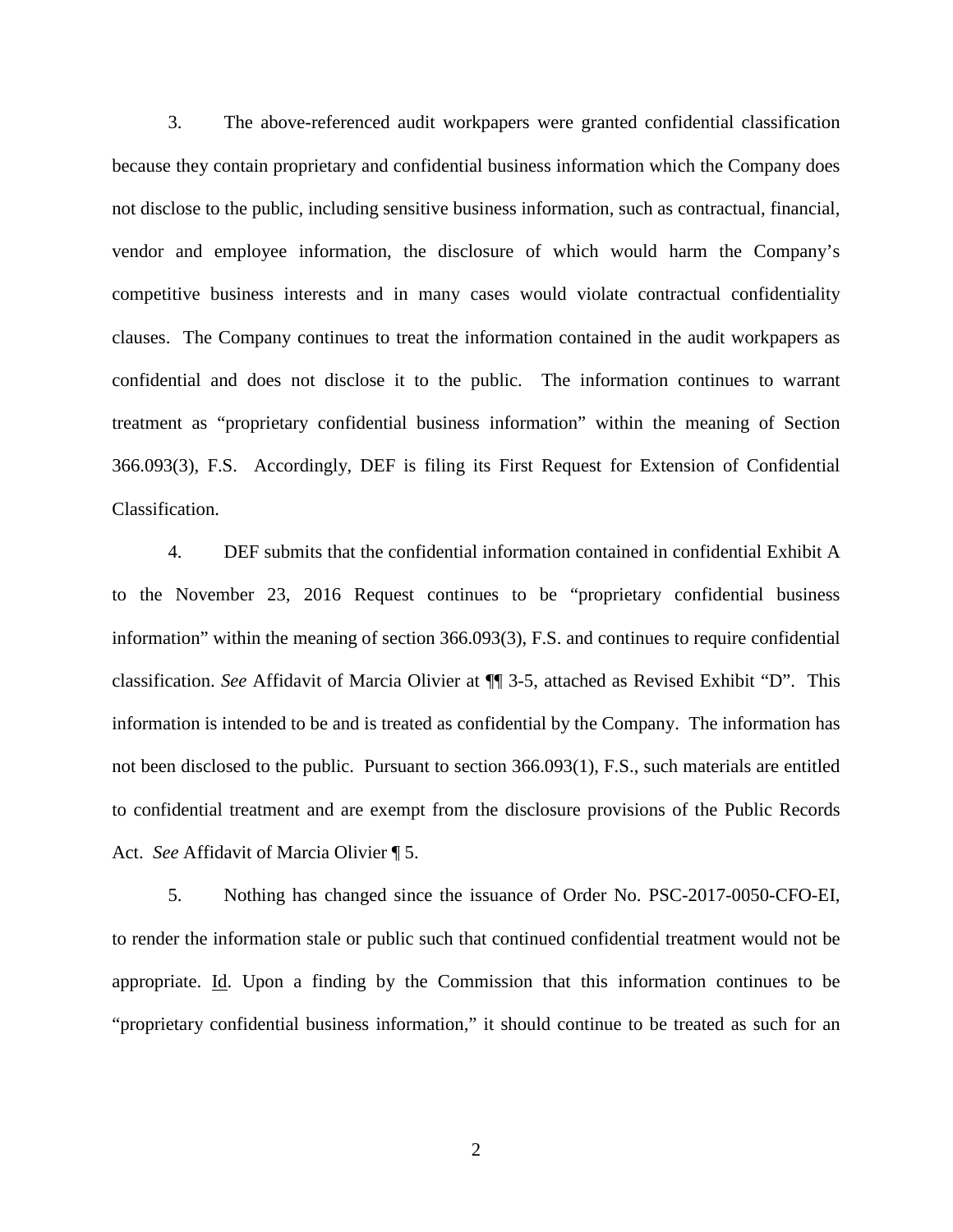additional period of at least 18 months, and should be returned to DEF as soon as the information is no longer necessary for the Commission to conduct its business. See §366.093(4), F.S.

WHEREFORE, for the foregoing reasons, DEF respectfully requests that that this

First Request for Extension of Confidential Classification be granted.

RESPECTFULLY SUBMITTED this 9<sup>th</sup> day of August, 2018.

*/s/ Dianne M. Triplett*

 Dianne M. Triplett Deputy General Counsel Matthew R. Bernier Associate General Counsel Duke Energy Florida, LLC Post Office Box 14042 St. Petersburg, Florida 33733-4042 Telephone: 727-820-4692

 Email: dianne.triplett@duke-energy.com matthew.bernier@duke-energy.com

Attorneys for DUKE ENERGY FLORIDA, LLC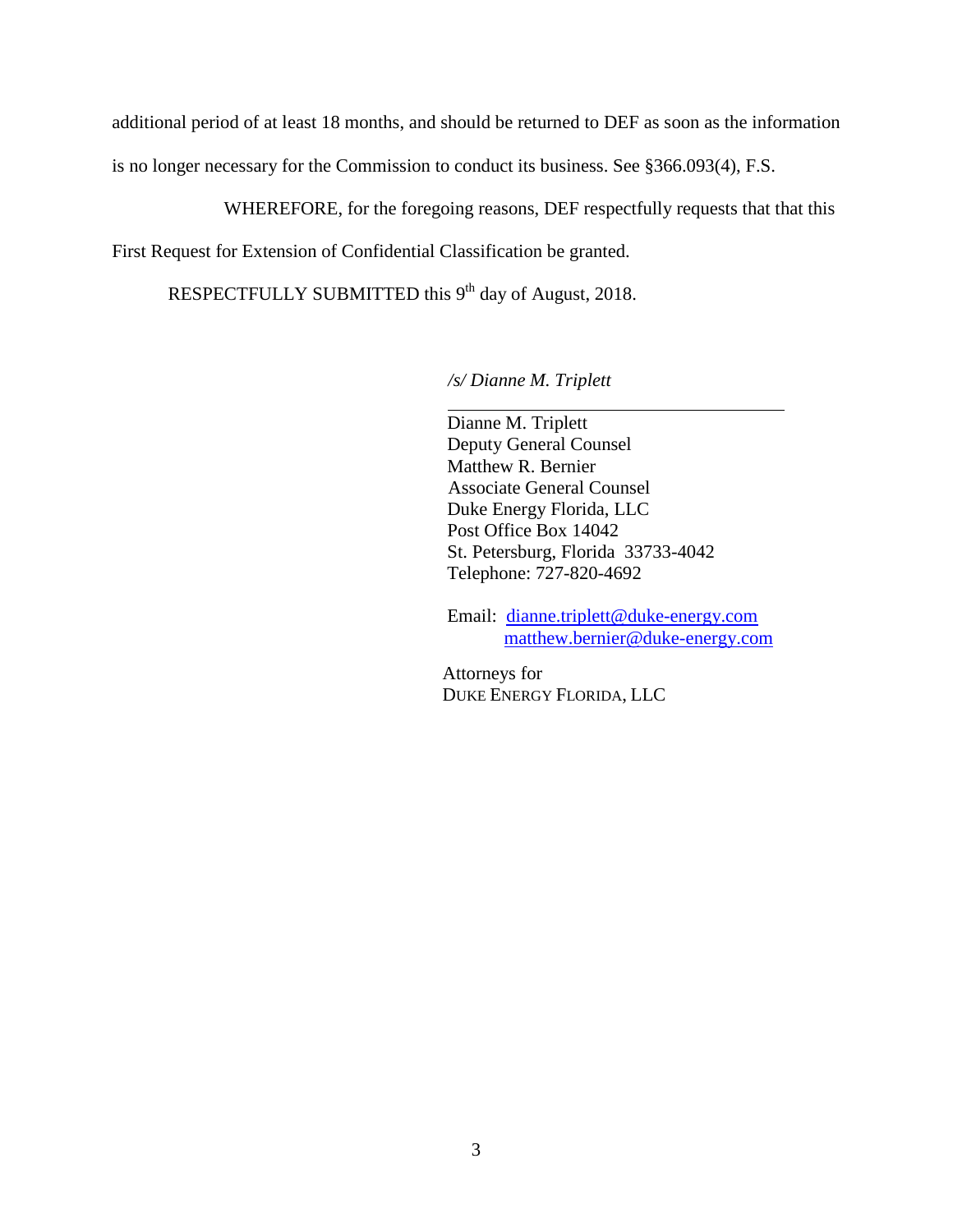## **CERTIFICATE OF SERVICE**

I HEREBY CERTIFY that a true and correct copy of the foregoing has been furnished via electronic mail to the following this  $9<sup>th</sup>$  day of August, 2018.

## */s/ Dianne M. Triplett*

Attorney

| Keino Young<br>Kelley Corbari<br>Leslie Ames<br>Theresa Tan<br>Office of the General Counsel<br>Florida Public Service Commission<br>2540 Shumard Oak Blvd.<br>Tallahassee, FL 32399-0850<br>kyoung@psc.state.fl.us<br>kcorbari@psc.state.fl.us<br>lames@psc.state.fl.us<br>ltan@psc.state.fl.us | <b>Charles Rehwinkel</b><br>J. R. Kelly<br>Office of Public Counsel<br>c/o The Florida Legislature<br>111 West Madison Street, Room 812<br>Tallahassee, Florida 32399-1400<br>kelly.jr@leg.state.fl.us<br>rehwinkel.charles@leg.state.fl.us                    |
|--------------------------------------------------------------------------------------------------------------------------------------------------------------------------------------------------------------------------------------------------------------------------------------------------|----------------------------------------------------------------------------------------------------------------------------------------------------------------------------------------------------------------------------------------------------------------|
| Florida Industrial Power Users Group<br>c/o Moyle Law Firm, P.A.<br>Jon C. Moyle, Jr.<br>Karen A. Putnal<br>118 North Gadsden Street<br>Tallahassee, Florida 32301<br>jmoyle@moylelaw.com<br>kputnal@moylelaw.com                                                                                | <b>PSC Phosphate – White Springs</b><br>$c/\sigma$ James W. Brew<br>Owen J. Kopon<br>Stone Mattheis Xenopoulos & Brew, PC<br>1025 Thomas Jefferson Street, NW<br>Eighth Floor, West Tower<br>Washington, DC 20007-5201<br>jbrew@smxblaw.com<br>ojk@smxblaw.com |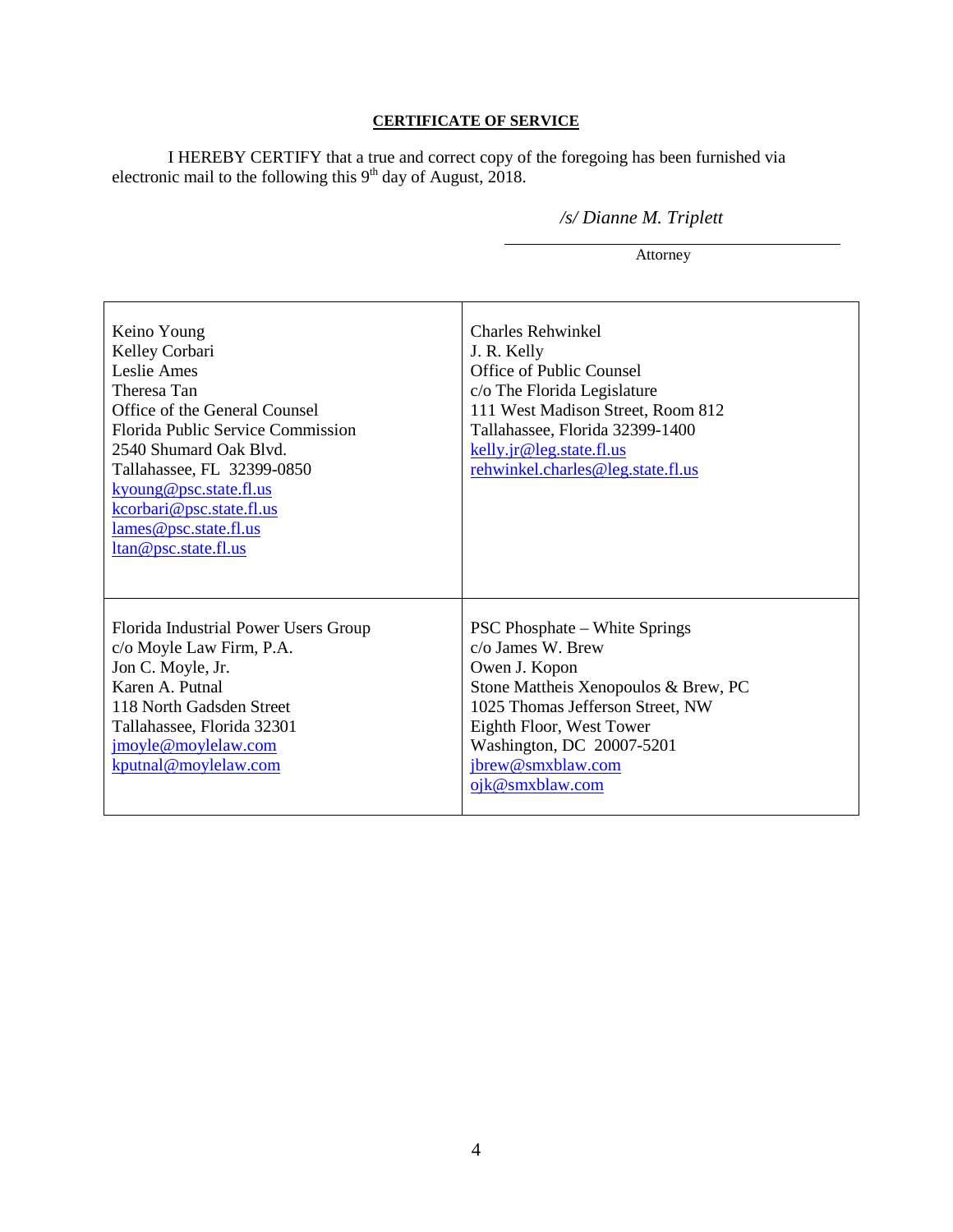# Revised Exhibit D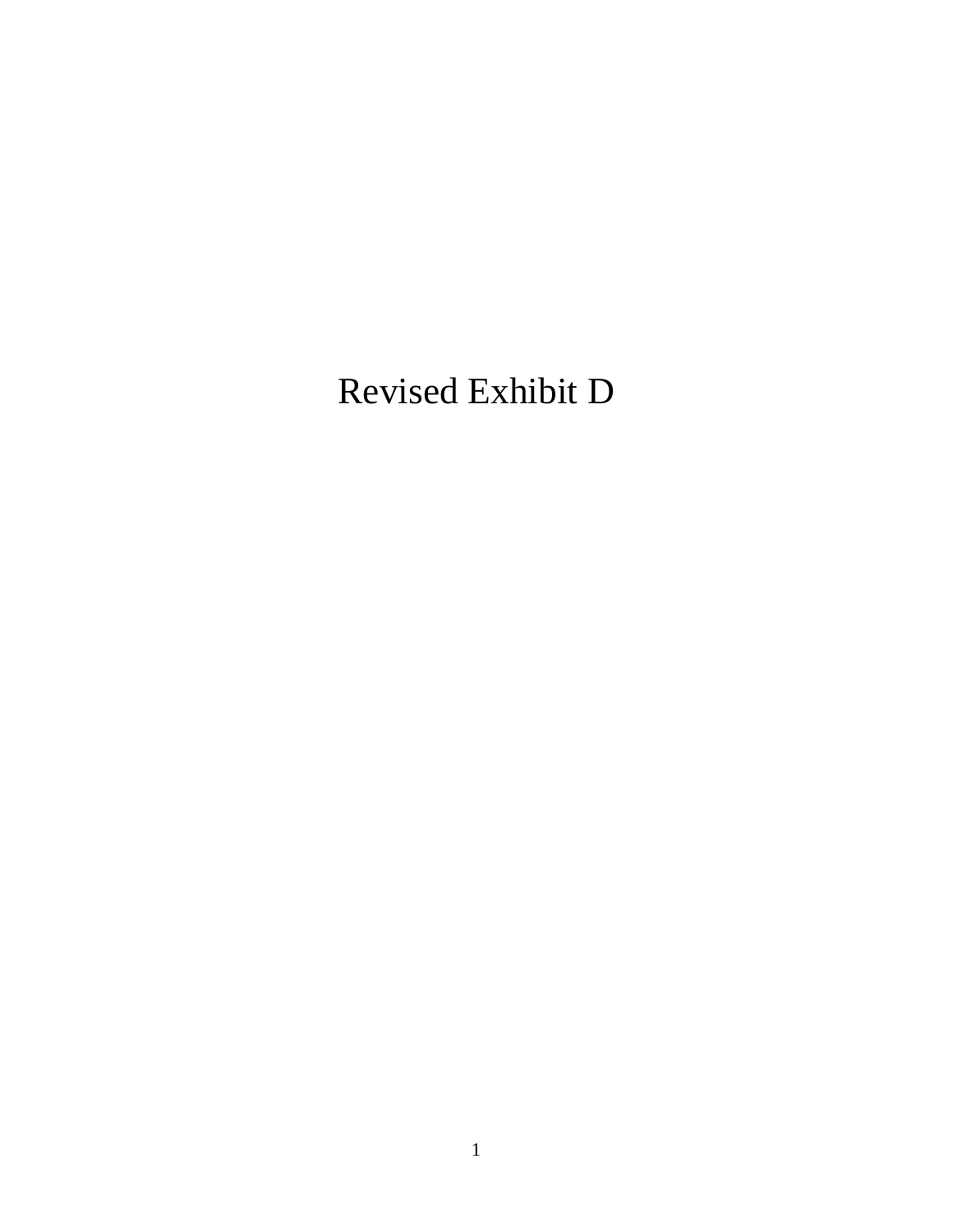#### **BEFORE THE FLORIDA PUBLIC SERVICE COMMISSION**

| In re: Petition for approval to include in    DOCKET NO. 150148-EI    |                           |
|-----------------------------------------------------------------------|---------------------------|
| base rates the revenue requirement for the                            |                           |
| CR3 regulatory asset, by Duke Energy                                  |                           |
| Florida, Inc.                                                         |                           |
|                                                                       |                           |
| In re: Petition for issuance of nuclear asset-   DOCKET NO. 150171-EI |                           |
| recovery financing order, by Duke Energy                              |                           |
| Florida, Inc. d/b/a Duke Energy.                                      | DATED: July $\_\_$ , 2018 |

## **AFFIDAVIT OF MARCIA OLIVIER IN SUPPORT OF DUKE ENERGY FLORIDA'S FIRST REQUEST FOR EXTENSION OF CONFIDENTIAL CLASSIFICATION**

### STATE OF FLORIDA

### COUNTY OF PINELLAS

BEFORE ME, the undersigned authority duly authorized to administer oaths, personally appeared Marcia Olivier, who being first duly sworn, on oath deposes and says that:

 1. My name is Marcia Olivier. I am over the age of 18 years old and I have been authorized by Duke Energy Florida (hereinafter "DEF" or the "Company") to give this affidavit in the above-styled proceeding on DEF's behalf and in support of DEF's First Request for Extension of Confidential Classification regarding the documents produced in response to Audit Control No. 16-270-2-1, i.e., Staff's audit workpapers (Document No. 08722-16) (hereinafter the "Request"). The facts attested to in my affidavit are based upon my personal knowledge.

 2. I am the Director of Rates and Regulatory Planning for Florida. This section is responsible for overseeing rate cases, reporting actual and projected earnings surveillance results, and supporting state regulatory initiatives for DEF. As the Director of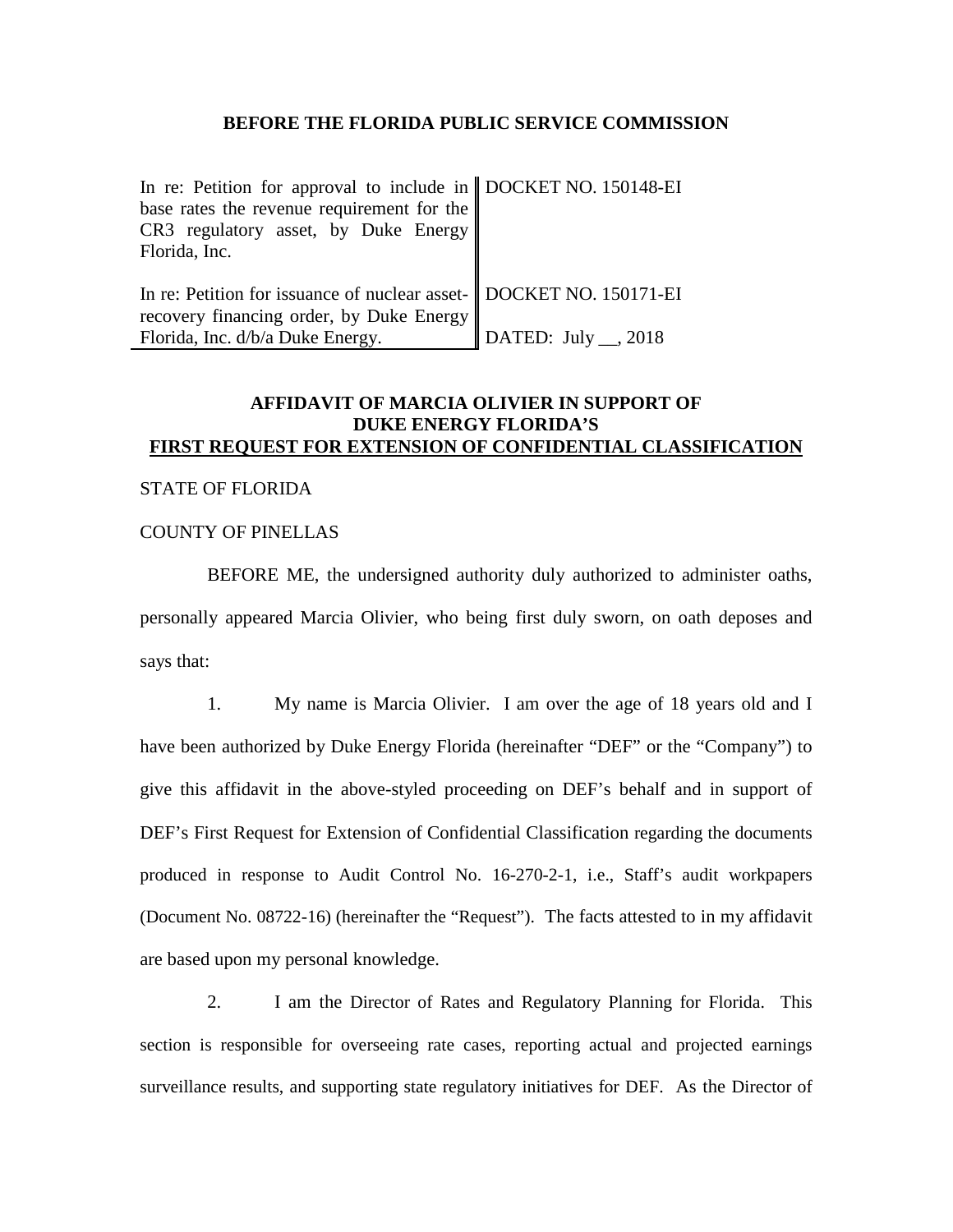Rates and Regulatory Planning, I am responsible, along with the other members of the section, for calculating and itemizing DEF's total CR3 regulatory asset value consistent with the Revised and Restated Stipulation and Settlement Agreement ("RRSSA").

 3. DEF is seeking an extension of confidential classification for portions of Florida Public Service Commission Staff-Generated Auditors' Workpapers (the "Workpapers"). These workpapers relate to Staff's Audit of actual up-front bond issuance costs. DEF is requesting an extension of confidential classification of this information because it contains sensitive business information, the disclosure of which would impair the Company's efforts to contract for goods and services on favorable terms.

 4. Portions of the workpapers, contain sensitive business information including contractual legal service costs and banking information of law firms, consulting firms, and investor rating service companies retained by DEF to work on the securitization project. These law firms, consulting firms, and financial service advisors provided legal advice, opinions, and guidance on various issues related to complicated CR3 securitization and bond issuance matters. Portions of these workpapers contain competitive contractual legal and consulting expenses including rates and costs of the law firms and consulting firms, that would adversely impact DEF's competitive business interests if disclosed to the public. In order to obtain specialized legal, financial, and consulting assistance related to the up-front bond issuance, DEF must be able to assure these firms that sensitive business information, such as service fees, banking information, attorney and consultant billing rates and estimated costs for representation will be kept confidential.